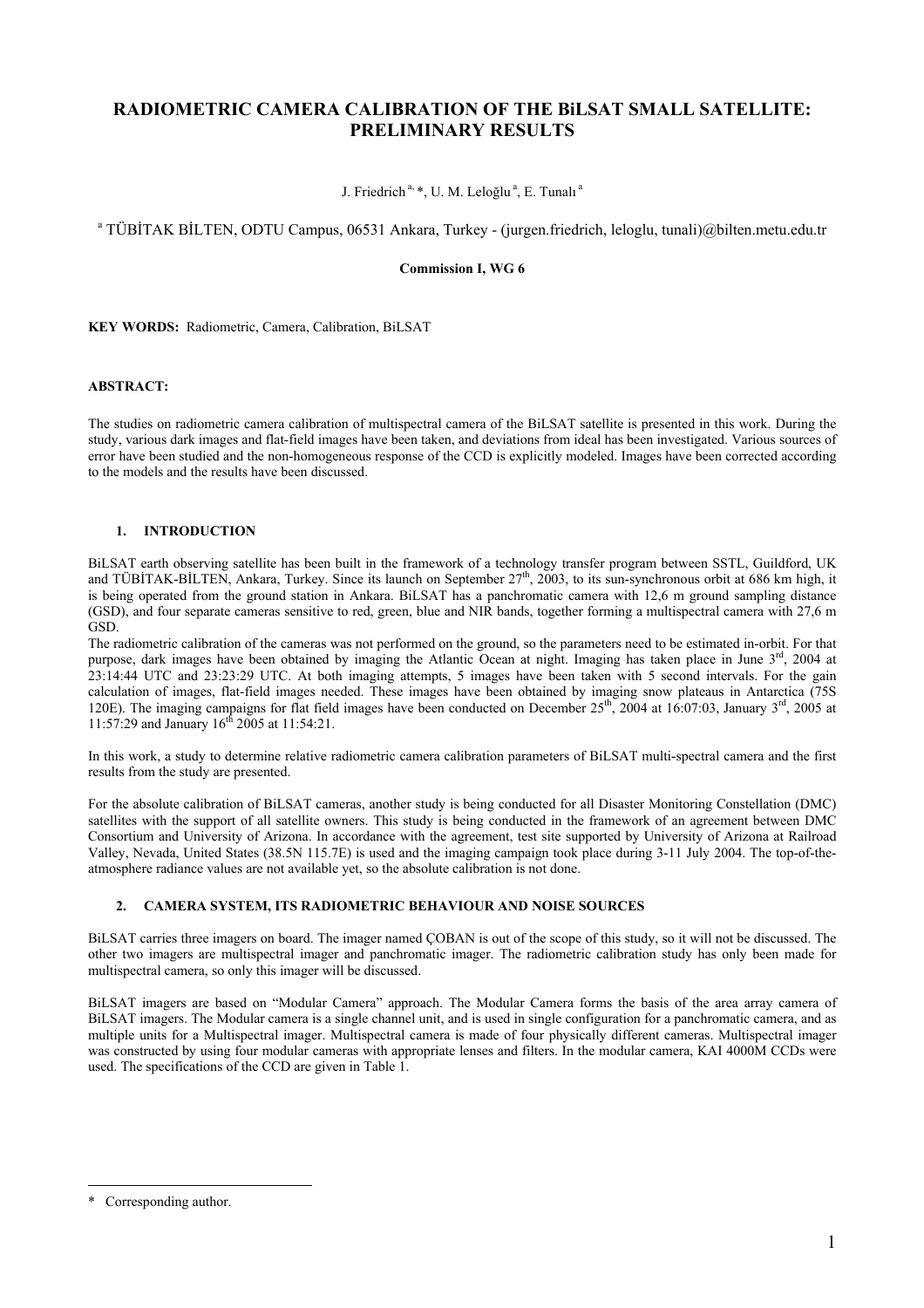| Number of pixels        | 4.2 million pixels, 2048 (H) by 2048 (V)             |  |
|-------------------------|------------------------------------------------------|--|
| Pixel size              | 7.4 mm square pixels                                 |  |
| Scanning                | Progressive scan (noninterlaced)                     |  |
| <i>Outputs</i>          | Four video outputs, one at each corner of the sensor |  |
| Imaging area            | 15.2 mm x 15.2 mm imaging area                       |  |
| <i>Shutter</i>          | Electronic shutter                                   |  |
| Dark Current            | 0.5 10-5 A/m2 at 40 $^{\circ}$ C                     |  |
| Antiblooming protection | Exists                                               |  |

As the lens of the cameras of the multispectral imager, fixed focal length LEICA APO-TELYT-R 180mm lenses with a focal length of 180mm has been used after applying modifications to make them suitable for operating in space and launch environment. The lenses have been equipped

#### Table 1. **KODAK KAI 4000M CCD specifications**

|       | Spectral frequency range |          |
|-------|--------------------------|----------|
| Band  | From                     | $T_{O}$  |
| Blue  | 450                      | 520 nm   |
| Green | 520                      | $600$ nm |
| Red   | 630                      | 690 nm   |
| NIR   | 760                      | $900$ nm |

with interference filters. The filter bandwidths are given in Table 2. It can be seen that the filters were chosen to have identical spectral frequencies with that of first four bands of Landsat TM. With those technical characteristics, multispectral imager can image the earth at a 27,6m GSD and can image 56km by 56km area at a single frame.

Table 2 Multispectral imager band spectral frequencies

#### **Dark Images**

Since the CCD has four video outputs in order to speed up the reading, a single image is made up of four different images (quarters) at the beginning. When those quarters are merged, they make up a single (frame) image. Although the readout electronics for each quarter was produced to be identical with the others, due to inaccuracies of electronic components, it is not possible to make them exactly the same. These slight differences make the offset and gain settings of each quarter, slightly different from the others. The results of these differences show themselves differently in each channel. This phenomenon is evident in Figure 1 (Histogramequalized for making patterns visible). Since these are dark images (ocean images taken at night), it can be deducted from the figures that, the average brightness of each quarter is different, mainly because of the offset differences of readout electronics. For this reason, each quarter has been treated as a separate image and corrected individually.

Another kind of noise is the sinusoidal patterns, modulating the dark images. These patterns are also visible in Figure 1. They are regarded as a modulation induced by readout electronics. When different dark images from different dates and different channels are inspected, it is seen that, every channel has its own modulation characteristic. One dark image DFT for each channel is shown in Figure 2. On the figure, the location of the noise is also shown for red band. It was interesting to observe that, the x-axis component of the noise was constant but only y-axis was changing. For the measurement of the frequencies a set of measurements has been conducted and the value of x-axis frequency was found to be 0.0878 cycles/pixel.

In one of the experiments conducted to understand the behavior of dark noise, 10 consecutive dark images were taken with 5 second intervals. The result of the analysis is shown in the Figure 1. It can be inferred from the graph that, mean noise increases as the sequence number of the image increases, but variance does not change considerably. This increase is blamed to the temperature increase of the CCD due to energy dissipation during the readout process. With the increase of temperature dark current increases and so does the noise. Naturally, it is decided to model the noise behavior of CCD as a function of temperature. But, since there is no temperature sensor to directly measure the CCD temperature, this study is postponed. Currently, the usability of other temperature sensors to find out the CCD temperature is being investigated.

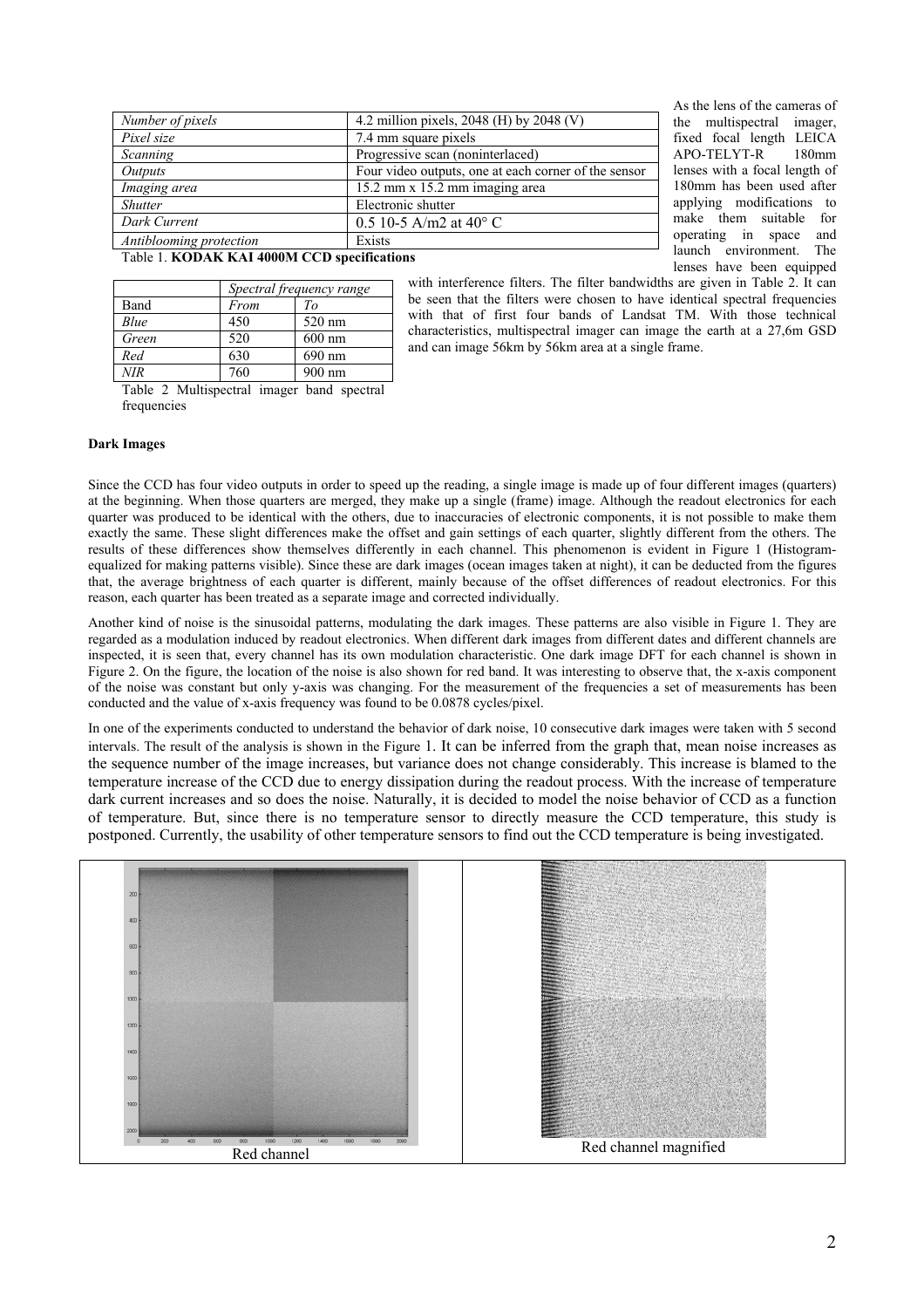

**Figure 2**. Red and NIR channels (enhanced for visibility)



Figure 2. Red, Green, Blue and NIR band DFTs. For all red channel dark images, the noise lies in the ellipse in the figure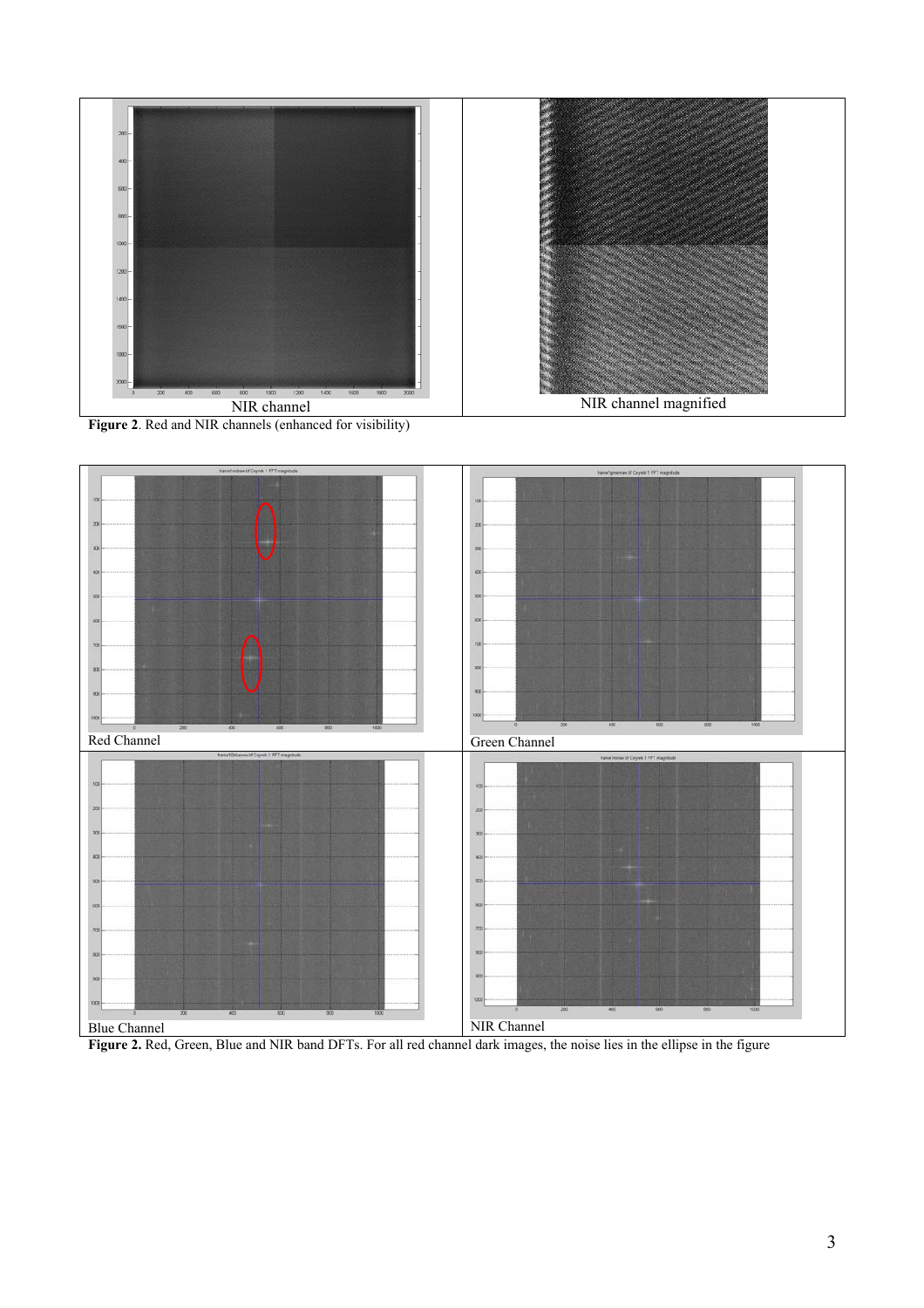

#### **Flat Field Images**

For the calculation of the gain, the images of homogenous regions were needed. This need was met by imaging snow plateaus in Antarctica (75S 120E) that are widely used for that purpose. The imaging campaigns for flat field images have been conducted on December  $25^{th}$ , 2004 at 16:07:03, January 3<sup>rd</sup>, 2005 at 11:57:29 and January 16<sup>th</sup> 2005 at 11:54:21. An enhanced flat field image for the red band is shown in Figure 4. The borders between quarters are visible to naked eye and the brightness is decreasing as we get farther from the image center.



#### **3. ERROR CORRECTION**

The BiLSAT radiometric camera calibration requires at least the following corrections:

- 1. Removal of the periodic signal induced by readout electronics
- 2. Offset calculation (Dark noise modeling)
- 3. Gain modeling
	- a. Optical vignetting modeling
	- b. CCD pixel vignetting modeling
	- c. Other errors (Non-linearities etc.)

# **3.1. Removal of the Readout Noise**

In order to remove the periodic signal induced by readout electronics, frequency domain filtering has been used. For this purpose, various sets of dark images have been analyzed and x-axis and y-axis components of induced frequency have been measured. Measurements have shown that, x-axis component of the frequency is constant, while y-axis frequency is

changing. For red band images these frequencies are 0.0878 cycles/pixel for x-axis (with a variance of 0.0003) and y-axis frequency changes from 0.229 to 0.324 cycles/pixel. By using this knowledge we designed a filter in Fourier domain, to block these frequencies. The filter was based on a Gaussian filter given in Equation 1. The parameters h, k, a and b were arranged in accordance with the frequency values given above. The Fourier domain image of the filter is given in Figure 5.

$$
g_{i} = \exp(-(i-h)^2/a^2 + (j-k)^2/b^2)/2\text{sig}^2
$$

(Equation 1)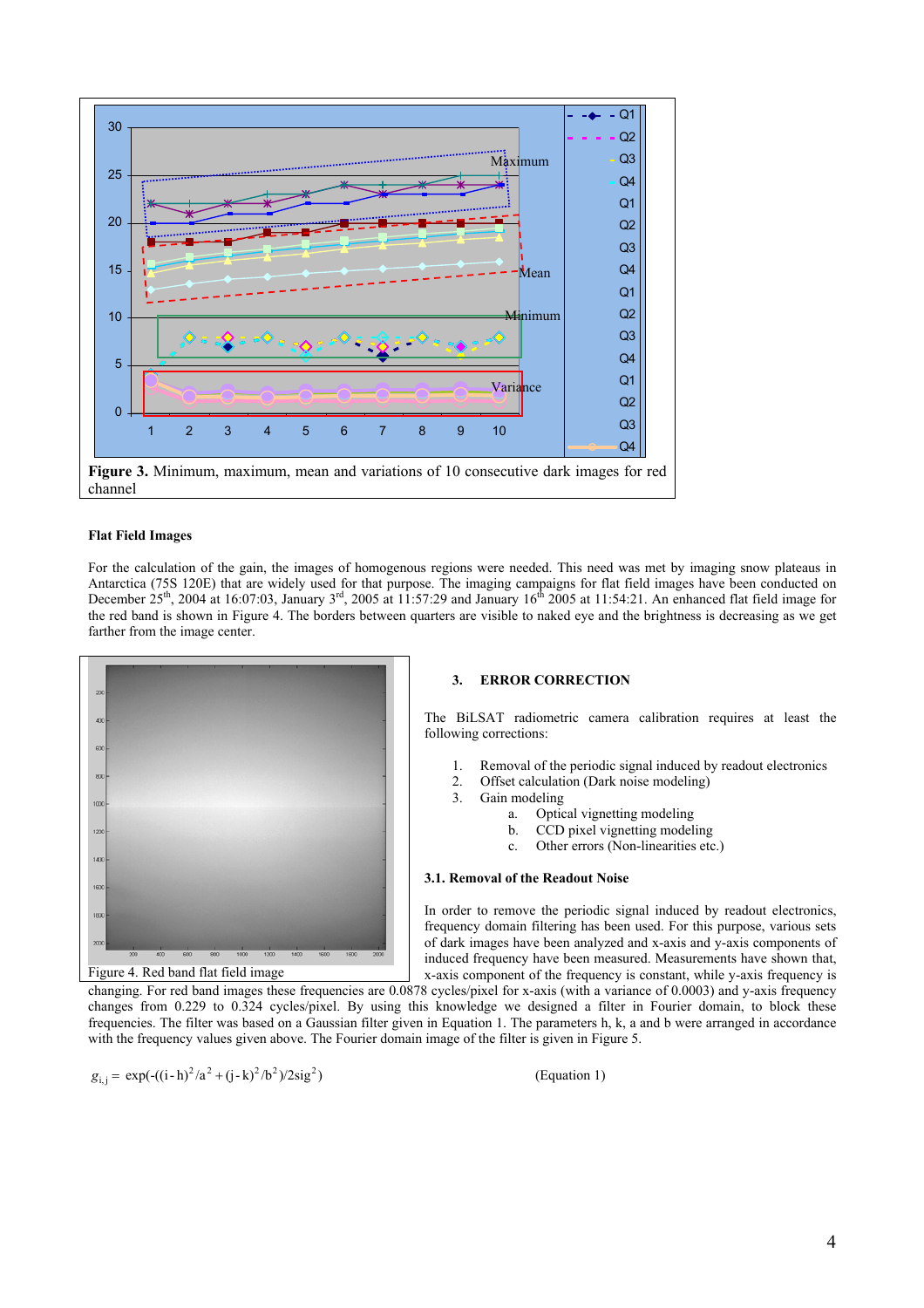

# **3.2 Offset Calculation**

Although for the correction of the dark image offset there is no need for fitting a curve, being unable to resist the attraction of expressing the dark images as a function of x and y, we tried to model the dark image after removing the sinusoidal readout noise. But, due to sharp decrease at the CCD edges (probably due to a transient response in read-out electronics), only after a  $10<sup>th</sup>$  degree polynomial, the model had a relatively good fit with the data. So, we gave up modeling and used smoothed and averaged dark images for the offset. Some other functions can be considered for the modeling in future.

#### **3.3 Gain Modeling (Flat Field Correction)**

Before obtaining flat-field images, we have tried to equalize the quadrants to remove the visible borders between them. The digital values of each quadrant are modified by polynomials to minimize the least-square differences along

borderlines, but unfortunately, the borders between quarters were still visible.

The usual and straightforward way for flat-field correction is obtaining corrective coefficients for each pixel from flat-field images and applying these coefficients to each image after removing the dark image model first. Although the blind use of flat-field correction has proved to be successful, we have tried to model the mechanism that results in non-uniform response of the CCD.

The most important source of non-uniformity is the vignetting effect. The vignetting graph of the lens used for multispectral cameras, Leica Apo-Telyt R 180mm FL f/3.4, was not available, so we could not directly correct for this effect. However, the vignetting graphs of similar lenses from the same manufacturer are examined and it was observed that a second degree polynomial approximates the function very well. So, a 3rd degree 2-dimensional polynomial should be capable of modeling the optical and mechanical vignetting with a reasonable accuracy.

For the case of pixel vignetting, the situation is a little bit more complex. The angular dependence of quantum efficiency of the CCD is available from the CCD manufacturer. The first part of these graphs can easily be approximated by a second order polynomial as well. However, this is not a function of r, but a function of angles that incoming beam of light makes with the normal of the CCD surface in vertical and horizontal directions, respectively and the angles are functions of inverse tangent of x and y over some constant. Nevertheless, the experiments showed that two 2nd order polynomials in terms of x and y are still usable.

In order to obtain an overall gain model of the images, an optimization problem has been solved. The inputs to the optimization were principle point for vignetting  $(x_0, y_0)$ , optical vignetting polynomial parameters, pixel vignetting polynomial parameters and the gain values for each quadrant.

The histogram of a flat-field image corrected using the model is shown in Figure 6. Some of the error distribution is due to random noise and non-homogeneity of the imaging targets, while remaining error is due to the model. The model will be refined using more images.